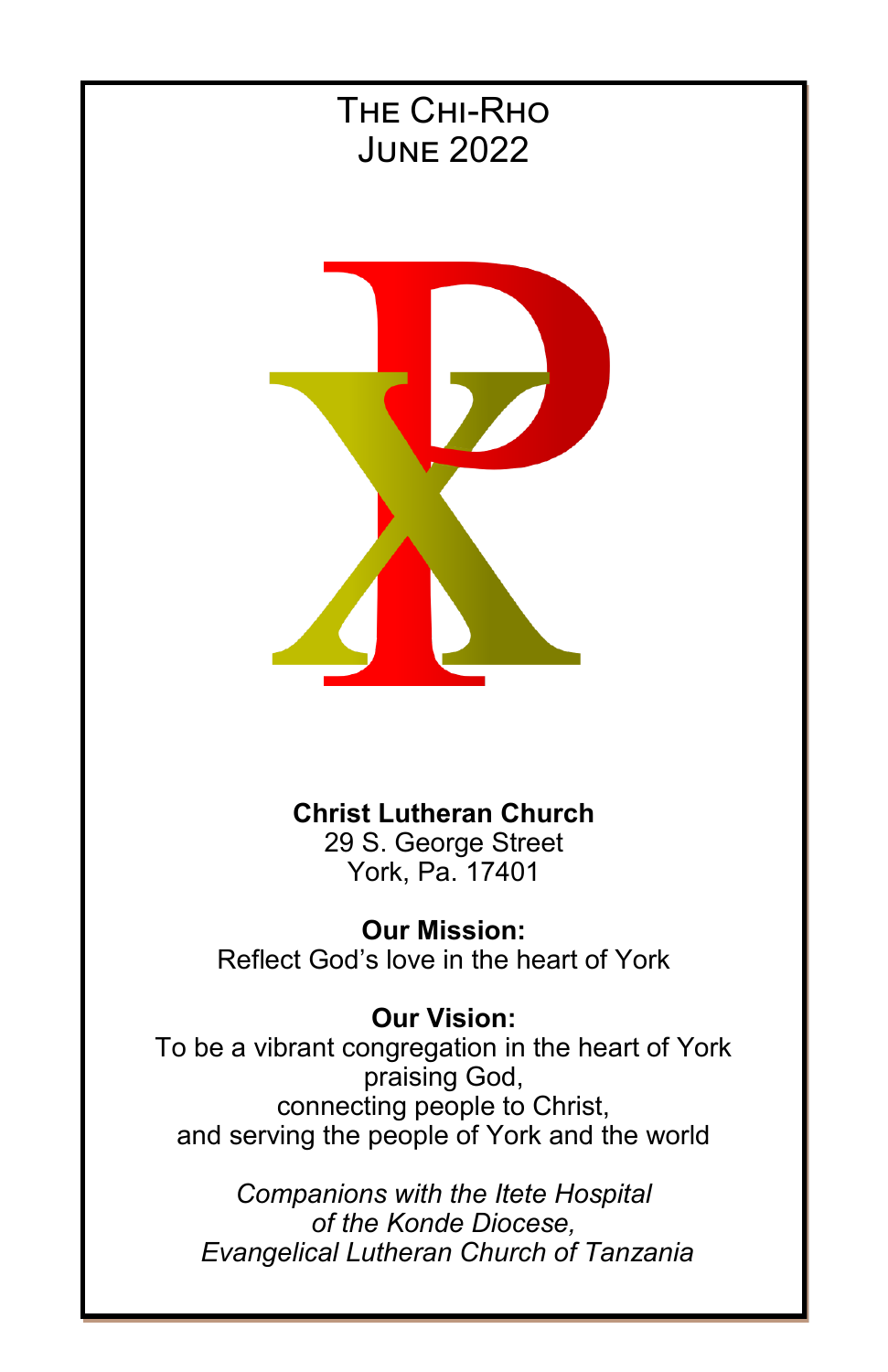Readings for June

June 5 Day of Pentecost Acts 2:1-21 Psalm 104:24-34, 35b John 14:8-17

June 12 The Holy Trinity Proverbs 8:1-4, 22-31 Psalm 8 Romans 5:1-5 John 16:12-15

June 19 Isaiah 65:1-9 Psalm 22:19-28 Galatians 3:23-29 Luke 8:26-39

June 26 1 Kings 19:15-16,19-21 Psalm 16 Galatians 5:1,13-35 Luke 9:51-62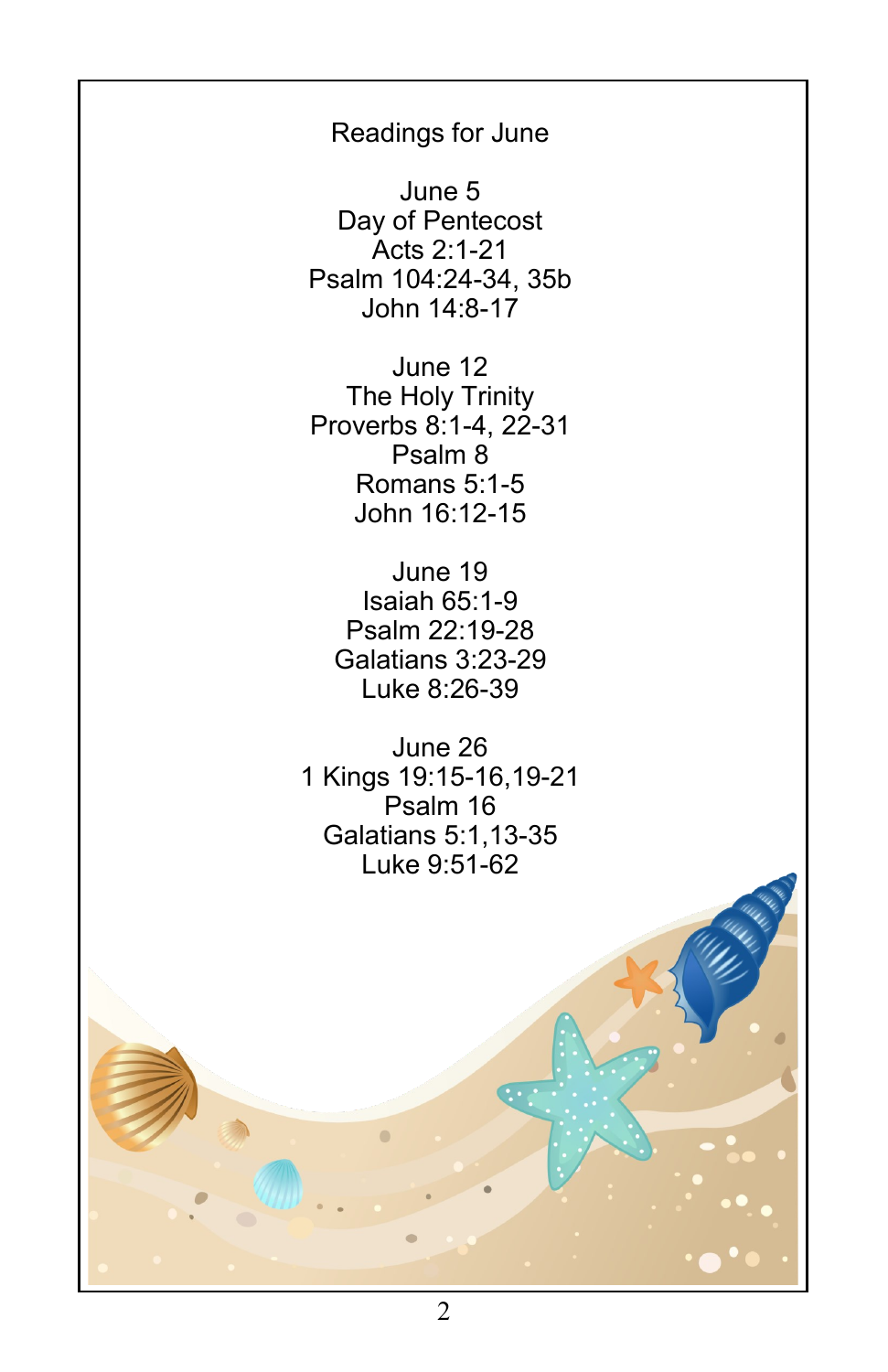Summer Greetings!

As the month of June begins, the fifty days of the season of Easter culminates with Pentecost. Join us as the powerful wind of the Holy Spirit flows around and through us. Also, this Sunday we will recognize the efforts of all those who played a special role in our HVAC renovations. As of now, almost all of the HVAC systems have been upgraded throughout our church campus. All that remains to upgrade is the second floor of the Education Wing. It is through the dedication of the HVAC Committee and through your support of the Heritage and Hope Campaign that we were able to accomplish this monumental task!

The following Sunday, June 12, Holy Trinity Sunday, we will begin our Summer Worship with one service at 9:15am. Join us for Summer Coffee Hour immediately following in the Lower Narthex with a time of refreshment and fellowship! Summer Coffee Hours will be hosted by our members and if you wish to sign up for a Sunday, please contact Lynn Keller or myself for details. Our Summer Worship schedule runs through September 4, Labor Day Weekend.

The decision was made by Council on recommendation of the Worship and Music Committee to hold one service over the summer to bring a greater sense of fellowship to our 8am and 11am worshipers, and also to give all our Sunday volunteers a bit of a break over the summer. As some of you may not be aware, it has been a struggle over the past year to fill all the positions necessary for two services on a Sunday morning. We hope this break gives our volunteers the time to rest up for the Fall!

Please keep an eye out for announcements on Facebook and in our weekly emails for our upcoming summer activities! Kicking off with a First Friday Open House June 3! A number of youth activities are scheduled throughout the summer such as VBS and Diaconos Camp, to name a few. Finally, our concert series begins in July with Susquehanna Opera and Wagner's "Lohengrin!"

Look forward to seeing all of you at our June services!

Soli Deo Gloria, Marc Gross *Council President*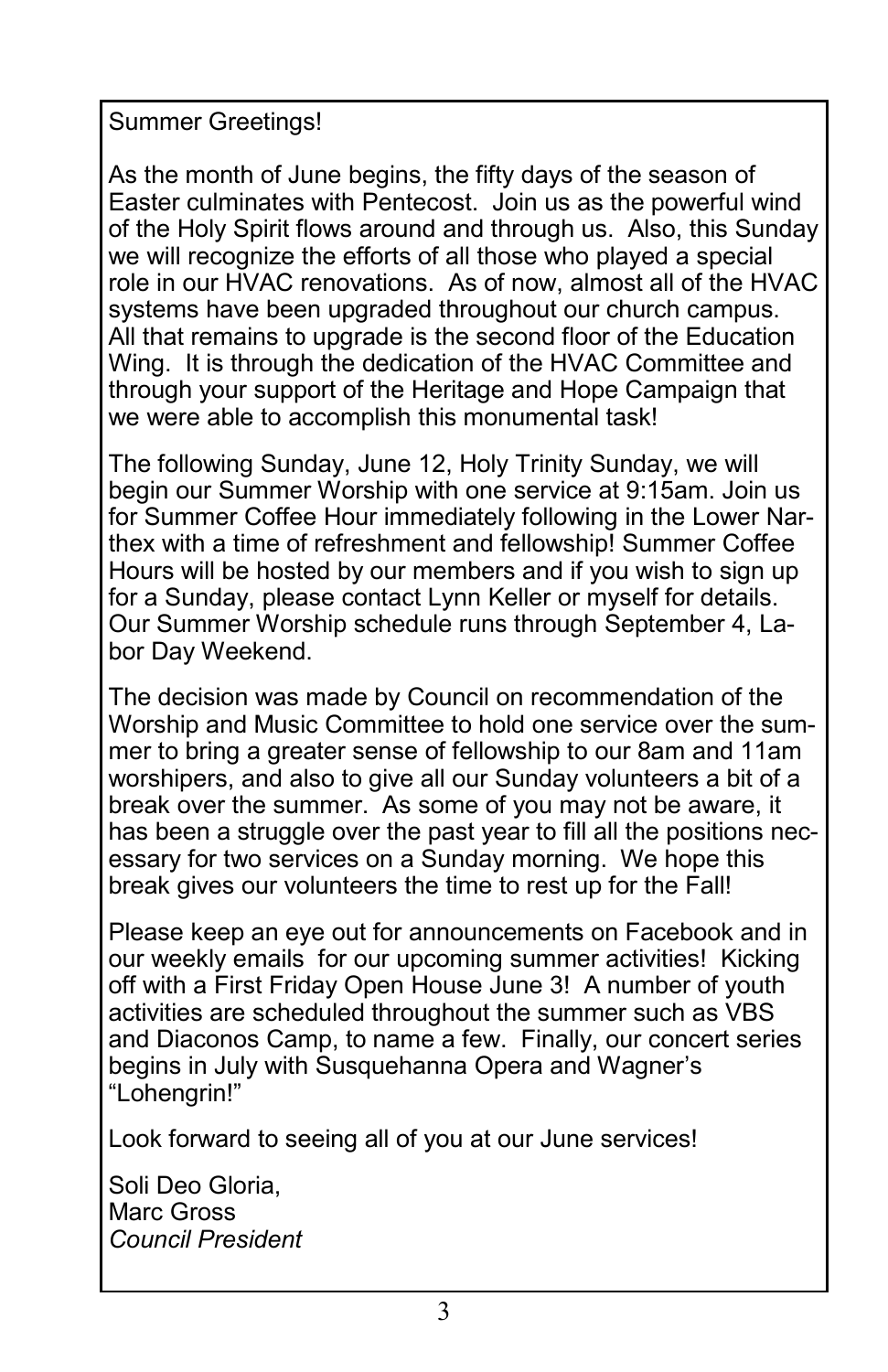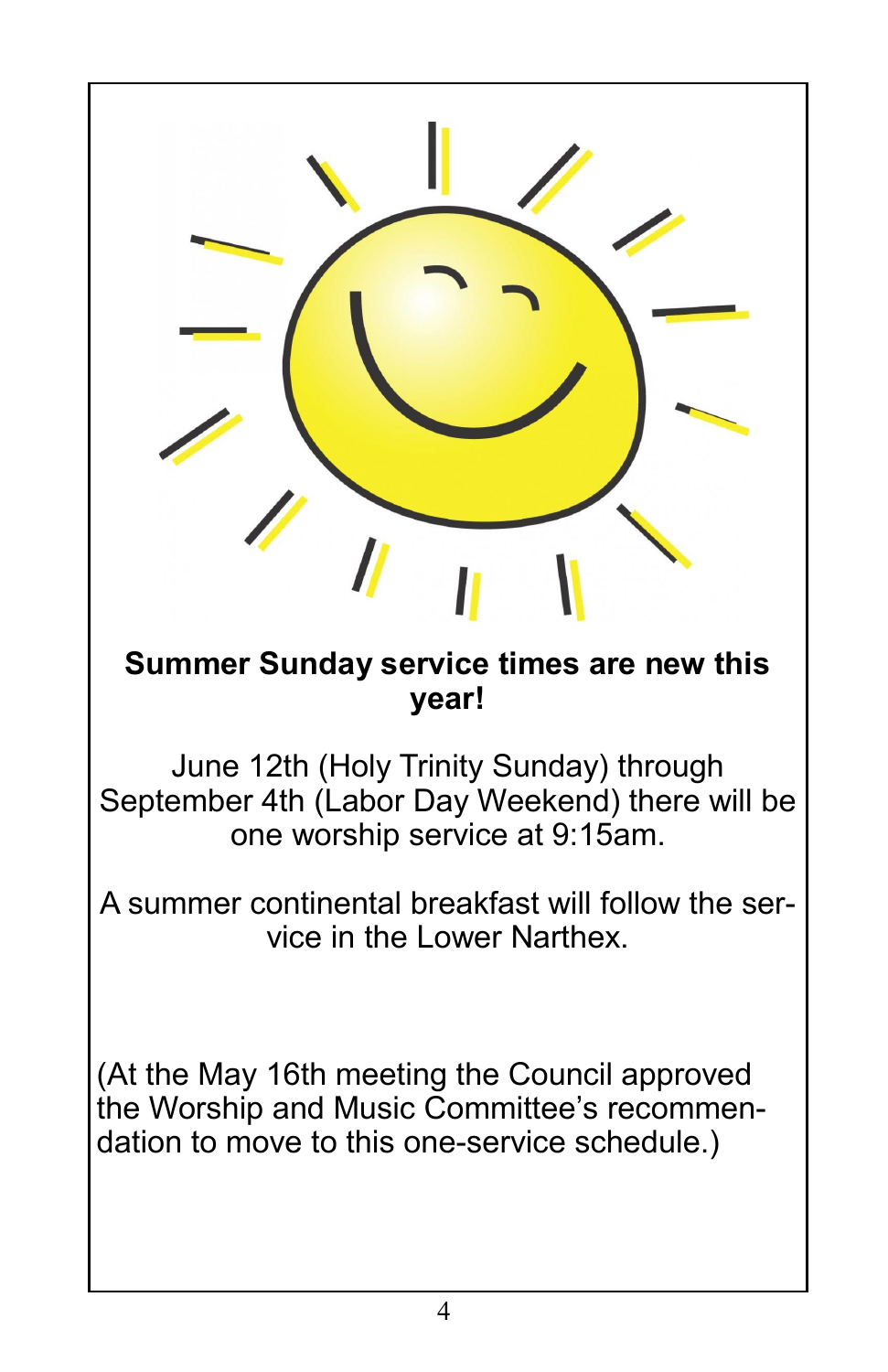# **From the Music Ministry:**

Hello, everyone!

After such a wonderful season of ministry, the choirs of the church will take a well-deserved break until after Labor Day. We are so fortunate to have so many dedicated members who enhance our worship with the talents God gave them. If you feel like you would like to contribute to the music ministry with your talents, please feel free to reach out! You are always welcome.

This summer, Opera Susquehanna is pleased to bring a wonderful performance to Christ Lutheran Church. On Wednesday July 13 at 6pm, several outstanding opera singers will perform an abridged version of Wagner's "Lohengrin." In this opera, a shining knight arrives on a swan driven boat to rescue a damsel in distress, who must promise never to ask for his true identity. After being rescued, she breaks her promise and the knight departs–never to be seen again. For more information about this performance and to purchase tickets, check [www.operasusquehanna.org.](http://www.operasusquehanna.org) If you have any further questions after perusing the website, contact Scott Crowne at [music@christlutheranyork.com](mailto:music@christlutheranyork.com) and I will be happy to help!

Prayers for a wonderful summer for all of us!

Dr. Scott Crowne

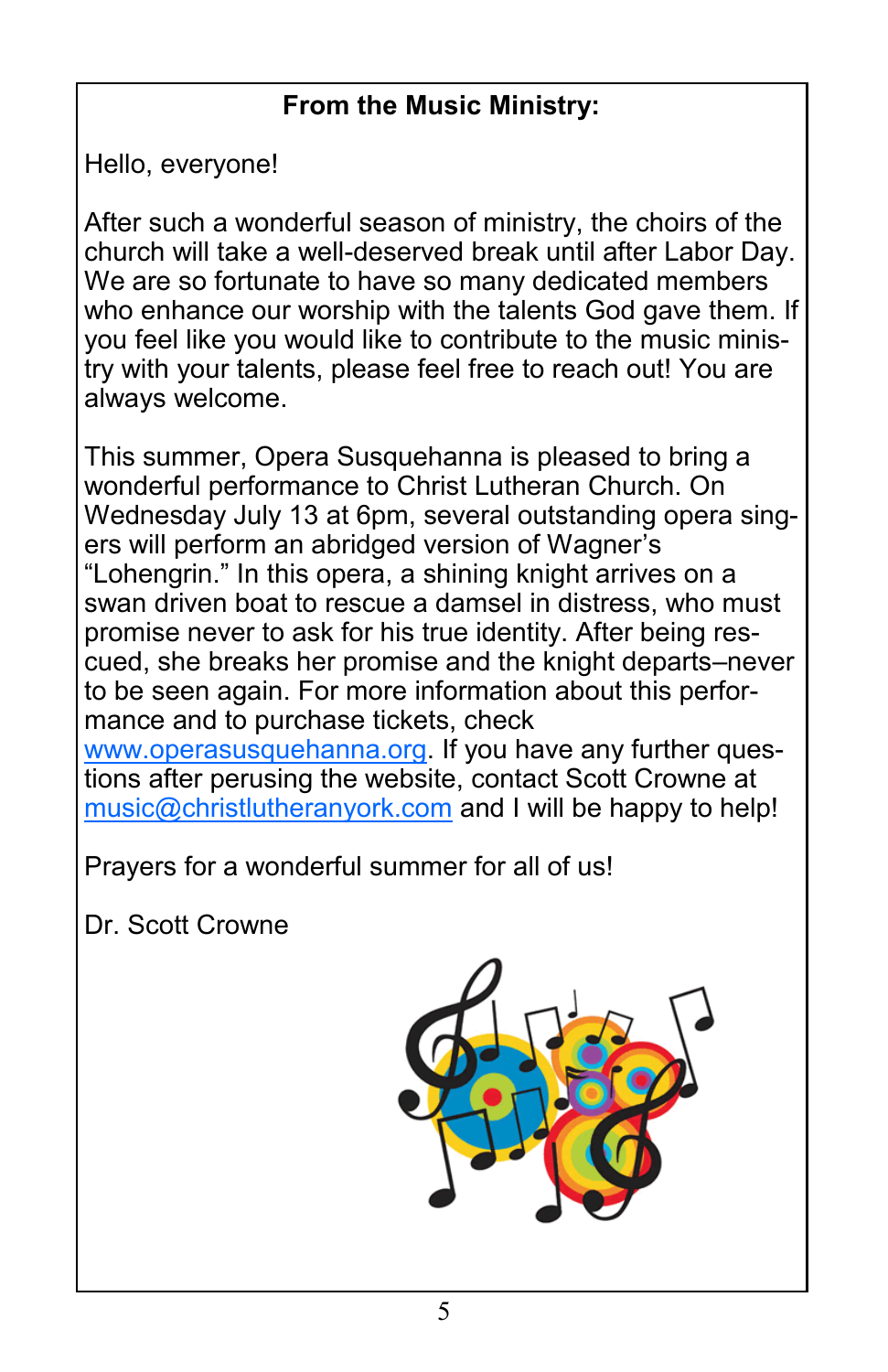# *GRADUATING HIGH SCHOOL SENIORS*

# **SAMUEL BRENNER**

Sam is among the first graduates to have attended the York Academy Regional Charter School since it first opened. Throughout, he has concentrated in the field of robotics, even making and selling robotics kits. Additionally, he has received several awards in science fairs, such as those sponsored by the U.S. Air Force, U.S. Navy, the Lemelson Foundation, and Broadcom Masters. In high school, he has played the saxophone in the Jazz Band, the School Band, and the ensemble known as "Tall, Dark, and Saxy." He was also inducted into the school's Honor Society.

Community-based activities have included participation in several productions of Dreamwrights, for example, the Suessified Christmas Carol and James and the Giant Peach. He served as a teen advisor for the board as well. He also belonged to the York Road Runners, having run—among other events—in the Winter Series. Throughout the years, Sam has been very active in a local troop of the Boy Scouts of America and recently when earning the rank of Eagle Scout—he was inducted into the Order of the Arrow. Hobbies include hiking, surfing, and working on robotics and electronics projects.

During high school, Sam has held several part-time jobs, namely, working as a catering host at York Revolution games, stocking shelves at Weis Market, grilling and slicing food at Jersey Mike's Subs, and cleaning floors at a local VFW chapter.

At Christ Church, Sam has served as an acolyte, a reader, and an usher. He participated in the Living Nativity during "Light Up, York." At the beginning of middle school, he co-coordinated a church garage sale as a benefit event. He also attended the Diaconos Program at Camp Kirchenwald.

This coming fall, he will begin his studies in computer science or robotics engineering at Worcester Polytechnic Institute (Massachusetts).

Sam's parents are John and Adrienne Brenner.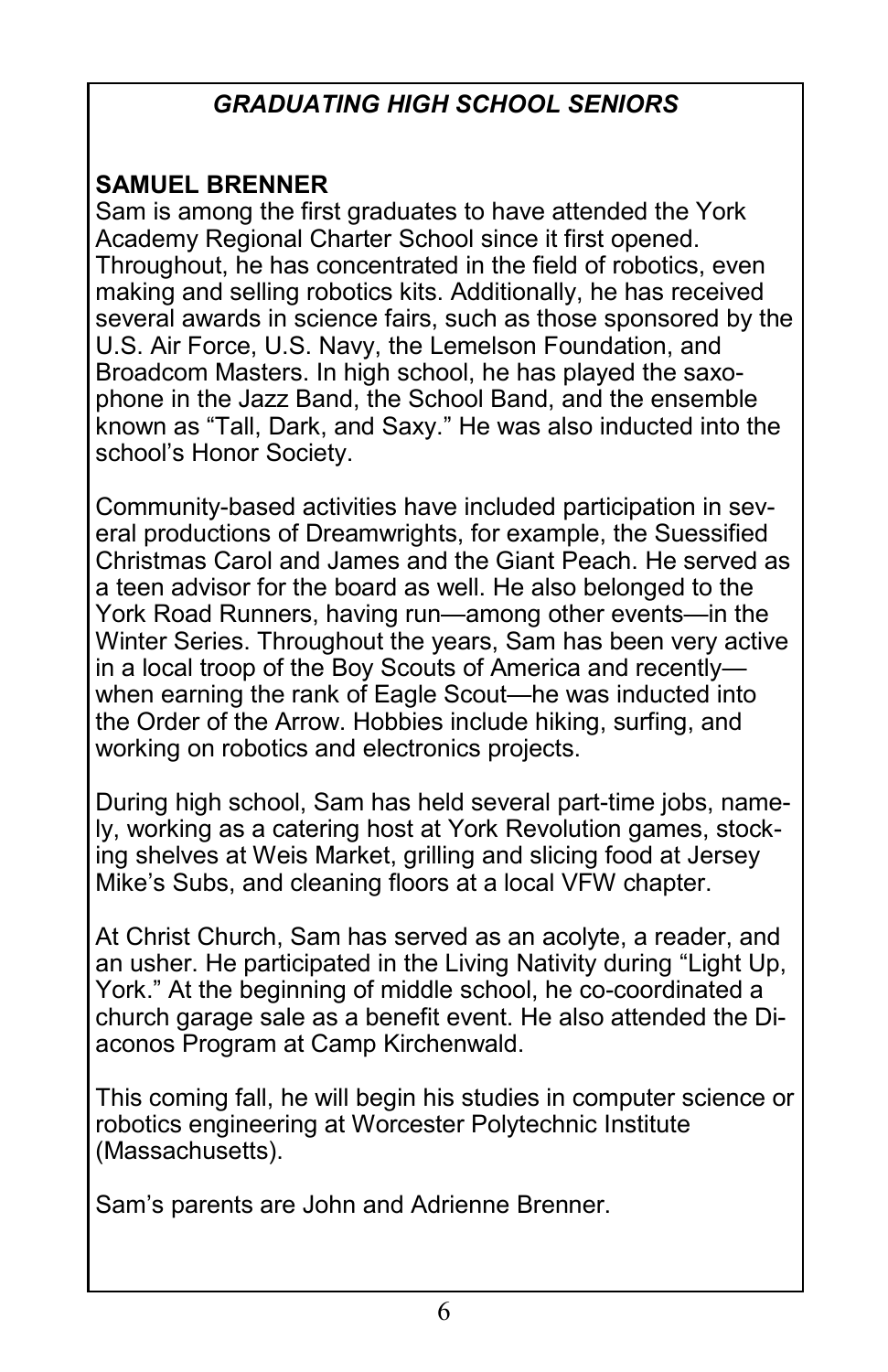## **ANDREW PORTS**

Andrew will graduate next month from Eastern York High School, where he was the captain of the Men's Lacrosse Program and won the Bob Rhein Award for Leadership. Not only in high school but also in several travel clubs—among them Chaos, Kooper's, and Team Lacrosse—he has participated in this sport for a total of eight years. In most of his years in high school, he also played on the golf team. And in the metal shop at Eastern, he has served as the Quality Control Inspector.

At Christ Church, Andrew volunteered several years as an acolyte and attended Diaconos Camp as well.

Andrew's plan after high school is pursuing a career as an electrician. He has applied for a four-year in-classroom and on-the-job apprenticeship through Central Pennsylvania Independent Electrical Contractors.

In his spare time, Andrew can be found with a fishing rod in hand or teeing off at a local golf course.

Andrew's parents are John and Amy Ports.

### **SHANNON VANADA**

Shannon is graduating from Northeastern High School, where she has played on the Girls' Varsity Volleyball Team. Additionally, she has been active in the Varsity Club, has managed the Boys' Volleyball Team, and also has been a member of the National Art Honors Society.

In community sports, Shannon has participated in the Ballyhoo Volleyball Club. She enjoys drawing, painting, and playing guitar.

At Christ Church, she has served as an acolyte at worship, as a helper at Vacation Bible School, and in the Live Nativity during "Light Up, York." She attended Diaconos Camp as well.

This coming fall, she will begin her studies in Art Education at Penn State University.

Shannon's parents are Cal and Jen Vanada.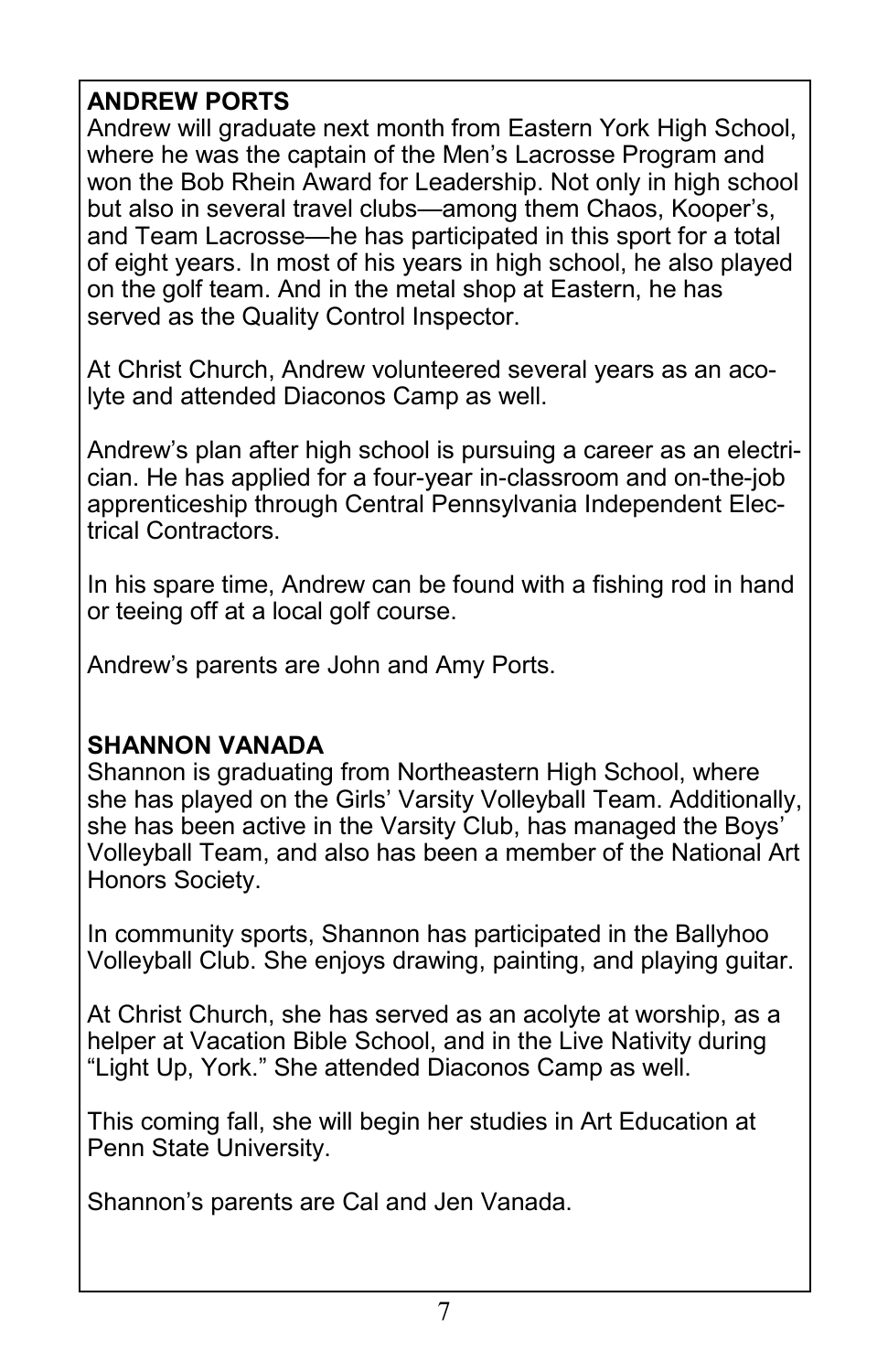

# *THE REV. MELVIN E. DICK*

### *50th Anniversary of Ordination Ministry of Word and Sacrament June 11, 2022*

This month Christ Church member, the Rev. Melvin Dick, celebrates the fiftieth anniversary of his ordination into the Ministry of Word and Sacrament.

Born and raised in Altoona, Pennsylvania, Pastor Dick attended Penn State University and graduated with a bachelor's degree in physics. In 1970, while a student at the Lutheran Theological Seminary in Gettysburg (LTSG), he and Lolly Ann Creighton were married. Two years later, at Gettysburg College, he was ordained by the Central Pennsylvania Synod of the Lutheran Church in America (LCA) and called as the pastor of the Canadochly-Freysville Lutheran Parish, a position that he held from 1972 through 2001. Following that ministry, he became Assistant to the Bishop of the Lower Susquehanna Synod of the Evangelical Lutheran Church in America (ELCA), retiring in 2010.

Over the years, Pastor Dick has served in any number of organizations. As a minister in a congregational setting, he volunteered in many nonprofit and civic groups in the local community. As just one example, after their daughter, Sarah, was born and later began her education, he became involved in parent-sponsored events at her school.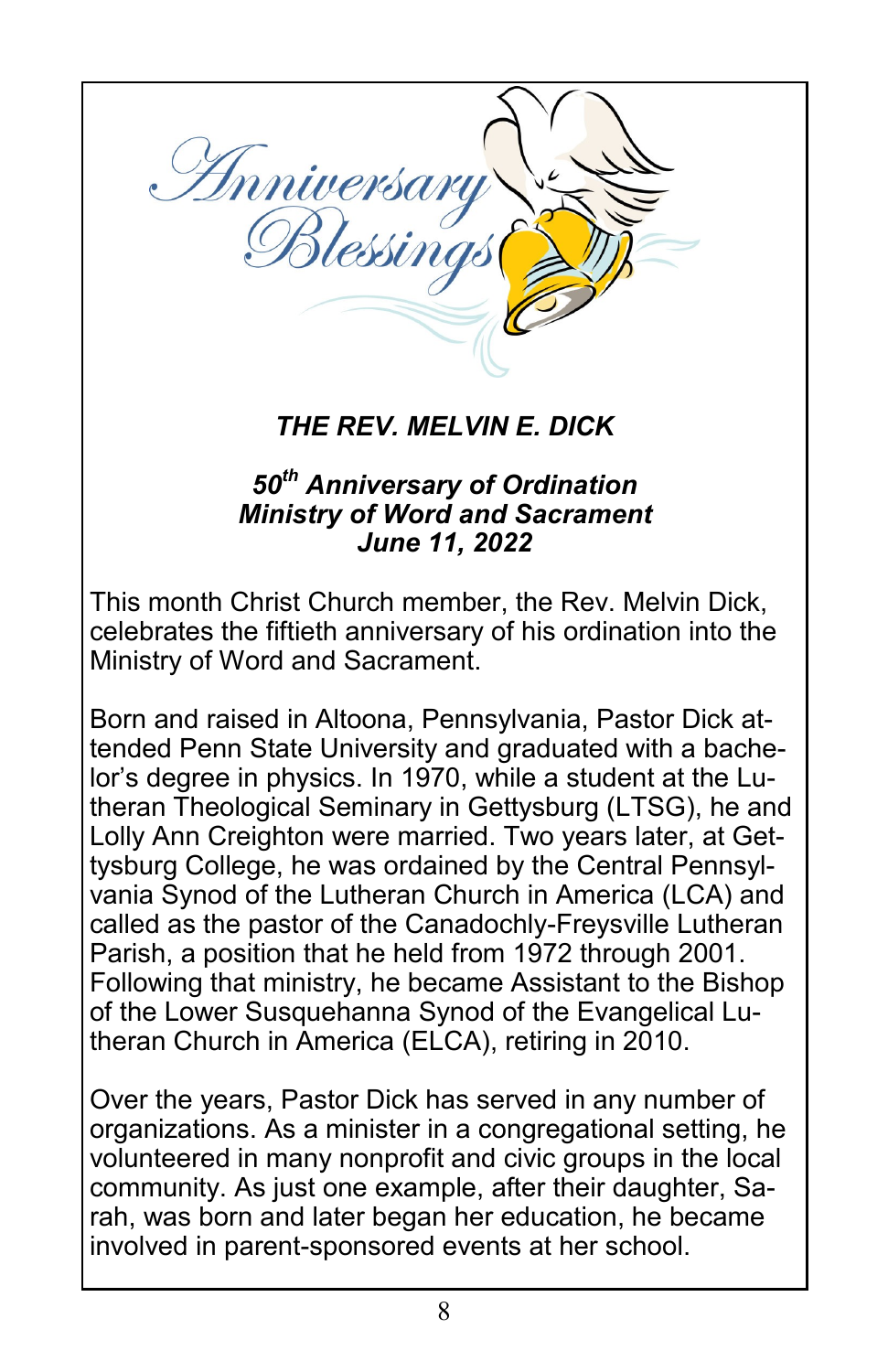At the same time, many of his volunteer efforts and professional commitments were focused on the level of the synod and beyond. Listed here are a number of them:

• Voting member of the Seventh Biennial Convention of the LCA (1974) and of the Tenth Biennial ELCA Churchwide Assembly (2007).

• Synod Subcommittee on Continuing Education (1975- 84; chair, 1979-82).

• Synod Commission on the Ministry (secretary, 1978-82; chair, 1982-84).

• Planning Committee on Future Regional Educational Development for Central PA Synod, Maryland Synod, and Western PA-West Virginia Synod for LTSG (1980-84; convener, 1982).

- Board of Directors, LTSG (1985-88).
- Executive Committee of the Lower Susquehanna Synod Council (1987-89).
- Synod Leadership Support Committee (1992-2001; chair, 2001)

• Synod Committee on Elections (1995-2001; chair, 1998 -2001).

Advisory Committee of the Region 8 First Call Theological Education Retreat (2003-2010).

As a member of Christ Church, he is currently a member of the Worship & Music Committee and serves as our volunteer genealogist. On occasion, he also has preached and led Sunday worship.

Pastor Mel Dick, congratulations on reaching this very special milestone in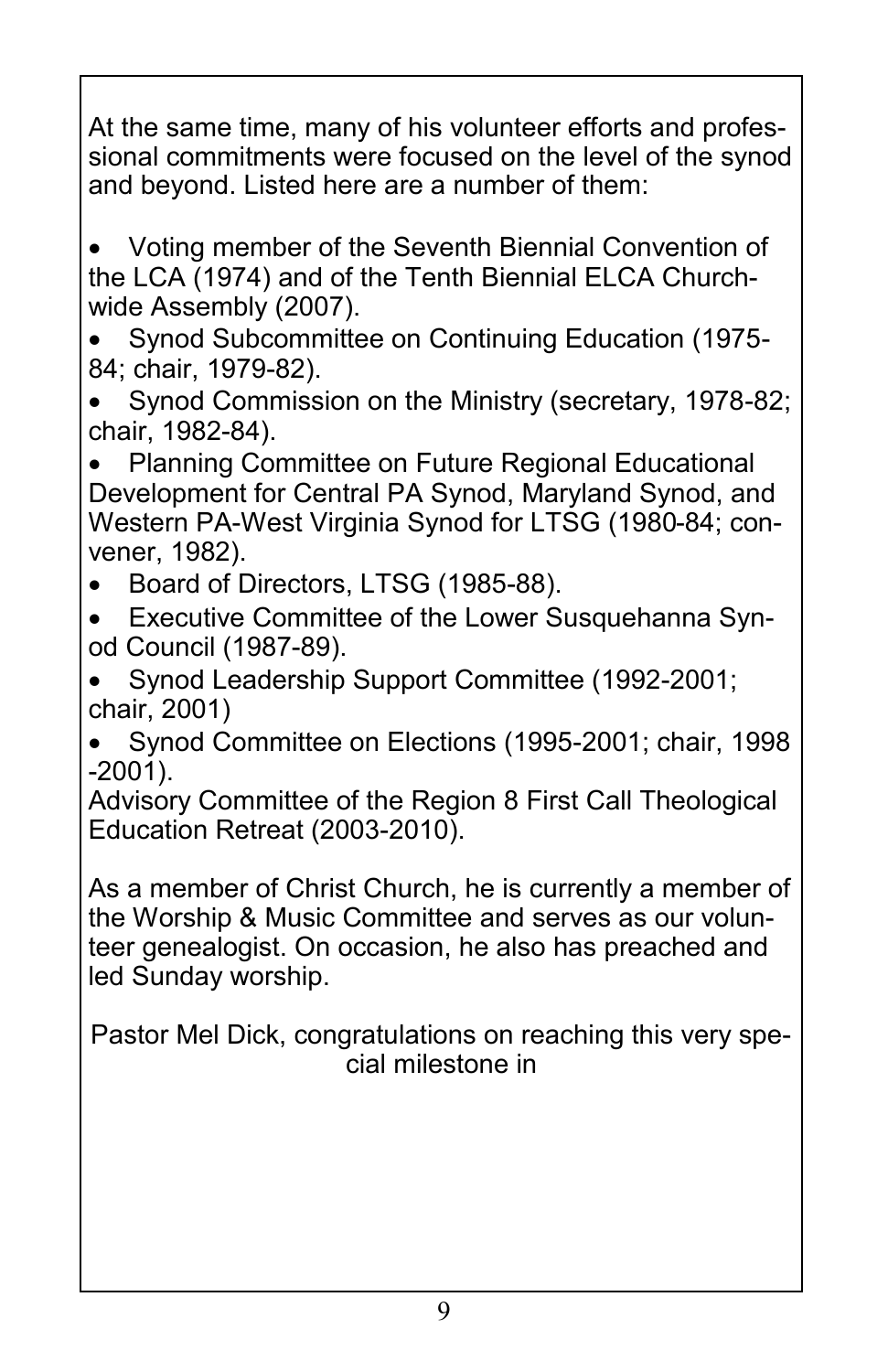

Vacation Bible School Date: July 31-August 4 Time: 5:45-8:00 pm Location: Christ Lutheran Church Parish Hall Ages 3-11

Contact Katie Schriver: [chris](mailto:christianed@christlutheranyork.com)[tianed@christlutheranyork.com](mailto:christianed@christlutheranyork.com) or call the church at 717-854-5589 Register at: [https://](https://www.myvbs.org/christlutheranyorkpa) [www.myvbs.org/christlutheranyorkpa](https://www.myvbs.org/christlutheranyorkpa)

Spark imagination as kids learn that God's creativity didn't stop in Genesis. The Master Artist is working to redeem, reclaim, and transform us—his creation—to the design he planned for us. Kids will have fun all while learning they are God's workmanship and learn to use their talents to bring glory to God.



#### **Child Spotlight at Christ Church Child Center**

Jah'Mye is our featured child for June. She is energetic and enjoys walks and playing outside as well as circle time and learning new songs and listening to stories. She loves to help clean and to help her teachers. She has two brothers who came to our center who are now in elementary school.

Our center can use donations of board books and tissues.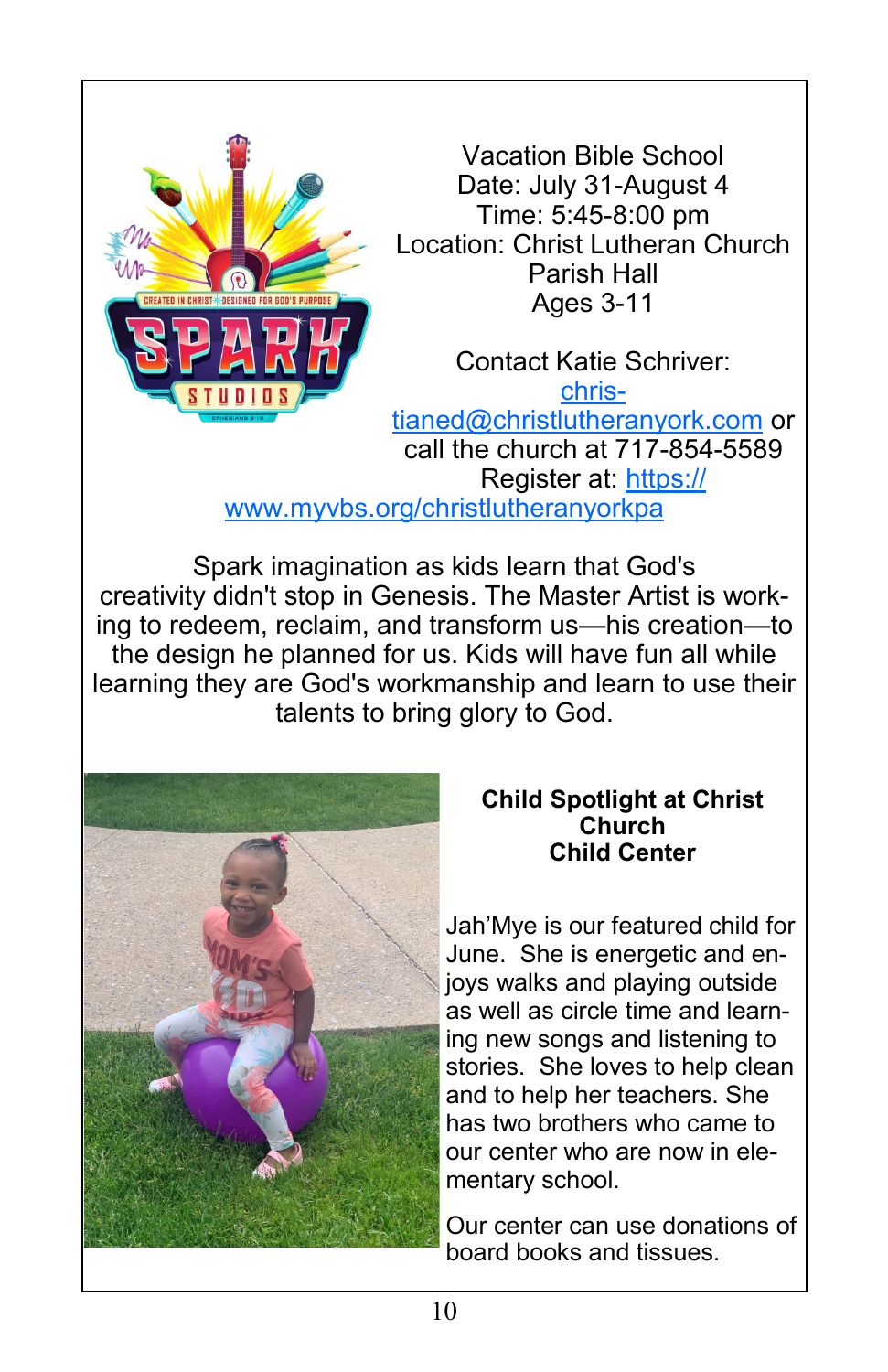| <b>June Calendar</b>                                                                                                 |                                    |
|----------------------------------------------------------------------------------------------------------------------|------------------------------------|
| Friday, June 3, 5:00 pm-8:00 pm<br>Tours of the church for First Friday                                              |                                    |
| Sunday, June 5, 11:00 am<br>Pentecost and Recognition of members of the HVAC<br><b>Task Force</b>                    |                                    |
| Monday, June 13, 7:00 pm<br><b>Finance Committee meeting</b>                                                         |                                    |
| Tuesday, June 14, 6:00 pm<br>Guys Night Out (Contact Pastor Hank Steinhilber.)                                       |                                    |
| Monday, June 20, 7:00 pm<br><b>Council Meeting</b>                                                                   |                                    |
| Sunday, June 26, 12:00 pm<br><b>Community Meal</b>                                                                   |                                    |
| <b>END OF MONTH GIVING REPORT</b>                                                                                    |                                    |
| <u> April 2022 Report</u>                                                                                            |                                    |
| Actual envelope giving for the month<br>Budgeted envelope giving for the month<br>Monthly surplus in envelope giving | 38,974<br>26,250<br>12,724         |
| <b>YTD</b> actual envelope giving<br><b>YTD budgeted envelope giving</b><br>YTD surplus in envelope giving           | 109,780<br><u>105,000</u><br>4,780 |
| 11                                                                                                                   |                                    |